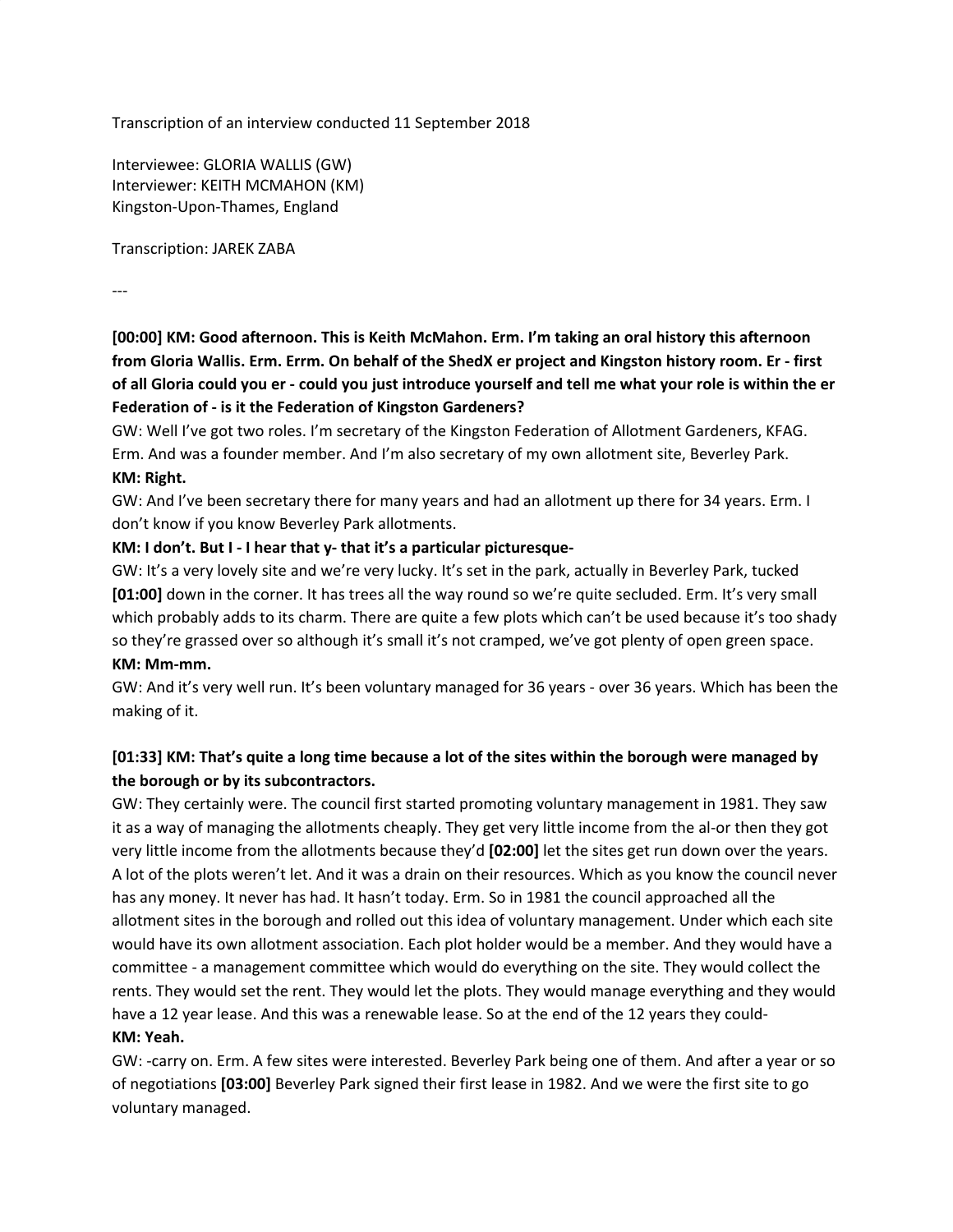### **KM: Oh right.**

GW: And a few others followed in the next few years. And then there was a lull. At that time you have to remember allotment gardening was not very popular. Interest was very low. And any site you went on to you'd find most of it was covered in brambles, [seedling?] trees. Very attractive charming places but more like nature reserves-

### **KM: Right.**

GW: - than allotments.

### **KM: Yep.**

GW: There were always a few dedicated people working away on their plot but worrying all the time that this land they were working was valuable, could be used for other purposes. And they were always very afraid that it was gonna be taken away from them.

### **KM: Right. I understand.**

GW: They had this strange feel- they didn't feel entitled to the land. But most of them were unaware of allotment legislation that y'know the council have a duty **[04:00]** to provide allotment land. And they the general attitude was well, keep your head down, don't make a fuss. Don't draw the council's attention to us.

### **KM: Yeah.**

GW: And they might not take us for building. That was a fearful sort of attitude. Erm. And very little d-was done to improve the sites. And then in the next ten years or so at my site things just ticked over. Plots were let but a lot of the site was underused. And then there was a change of committee. My husband was persuaded to take on the role as chairman, very reluctantly cos he doesn't garden.

### **KM: Right.**

GW: But he does do a mean AGM committee meeting.

### **KM: [Laughs]**

GW: And I became secretary and we had a younger committee. I mean this was some years ago. Er. Over 30 years ago. Erm. And things - **[05:00]** w-we realised that if we didn't do something we'd lose the site. **KM: Mm.**

# GW: So we had a plan. And the plan was we'd reclaim plots, we'd try and let them in a reasonable condition and we would advertise. Prior to that it was very much oh we don't advertise, y'know we like to know who's coming on our site.

### **KM: Mm-mm.**

GW: The bit - very cliquey.

### **KM: I can understand yes.**

GW: But we've got to open up, we've got to get new people. We've got to get younger people. And that's what we did.

### **KM: Yep.**

GW: The plan was for five years and I have to say it took a lot longer.

### **KM: Right.**

GW: But we worked hard. We cleared brambles. Oh. All manner of stuff. And we started using carpet. Banned now.

### **KM: Yeah.**

GW: Absolutely banned.

### **KM: Uh-huh.**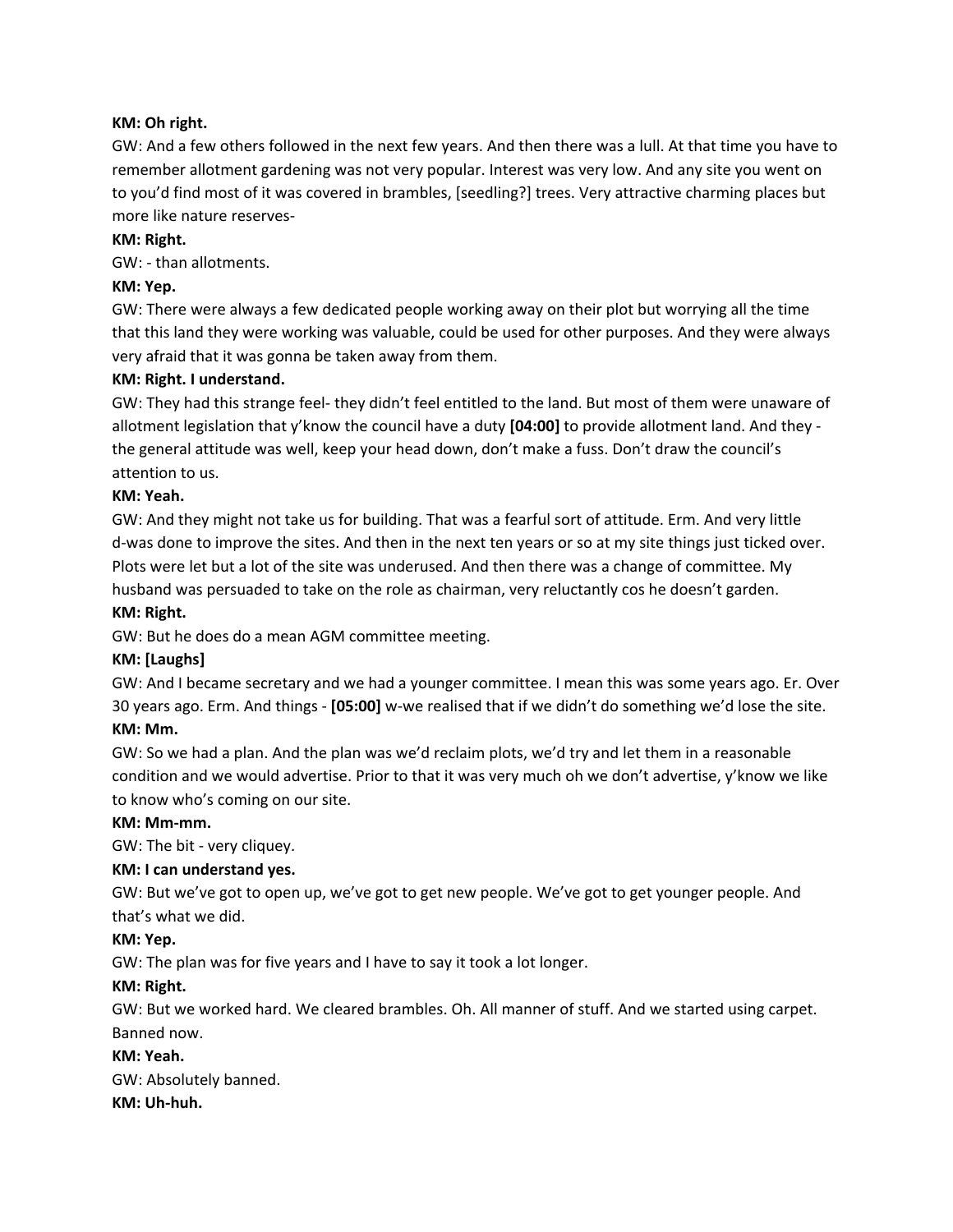GW: But it worked, I have to say it worked.

**KM: Yes.**

GW: I scrounged scaffolding sheets from scaffolding firms. I scrounged carpet. I scrounged cardboard.

# **KM: Just to suppress all the weeds?**

GW: Just to lay down and **[06:00]** suppress the weeds. And then after a year it would be clear. And the carpet worked because we kept moving it.

# **KM: Yep.**

GW: Of course it doesn't on people's plots because they don't move it.

# **KM: Yes.**

GW: It's not managed properly so now we ban carpet. But it did the job at the time.

# **KM: Yeah.**

GW: Without the carpet and scaffolding sheets we would not have won. And we did win and in the year 2000 we were fully let. And we had a waiting list. And I sat down and cried. [Laughs]

# **KM: [Laughs]**

GW: I was so happy. For the first time in the history of the site - once the war years were over.

# **KM: Yes.**

GW: And the great enthusiasm had gone. But for the first time that I'd been up there the site was fully let.

# [06:48] KM: So in those nearly 20 years did you see the erm the people that were taking plots. Did **did the sort of person change?**

GW: It did change. **[07:00]** Women changed it.

# **KM: Right.**

GW: The women came in-

# **KM: Uh-huh.**

GW: - once we got the women in things changed a lot. Before- when I first took my plot on it was mostly men -

# **KM: Mm-mm.**

GW: - that had allotments. Erm. I was in my late 30s then.

# **KM: Mm-mm.**

GW: Erm. And I pitched up, started an allotment. And they looked me up and down and as you can see I'm not very big. Erm. And they used to will hubby be helping you? And I say I jolly well hope not, he's no gardener you know.

# **KM: [Laughs]**

GW: And I think they thought she won't last five minutes. And I had my daughter with me who was about 4 at the time. And she was moaning and groaning and whining cos the grass was scratching her legs and it was hot and - so I was carrying her. And I heard one of these old boys who were showing me around saying - he was probably a bit younger than I am now - saying to another one she must be **[08:00]** stronger than she looks y'know. She's carrying that kid all round.

# **KM: [Laughs]**

GW: So they let me have a plot. And much to their surprise I made a go of it. I mean I did have help, my husband came and lugged stuff.

# **KM: Yeah.**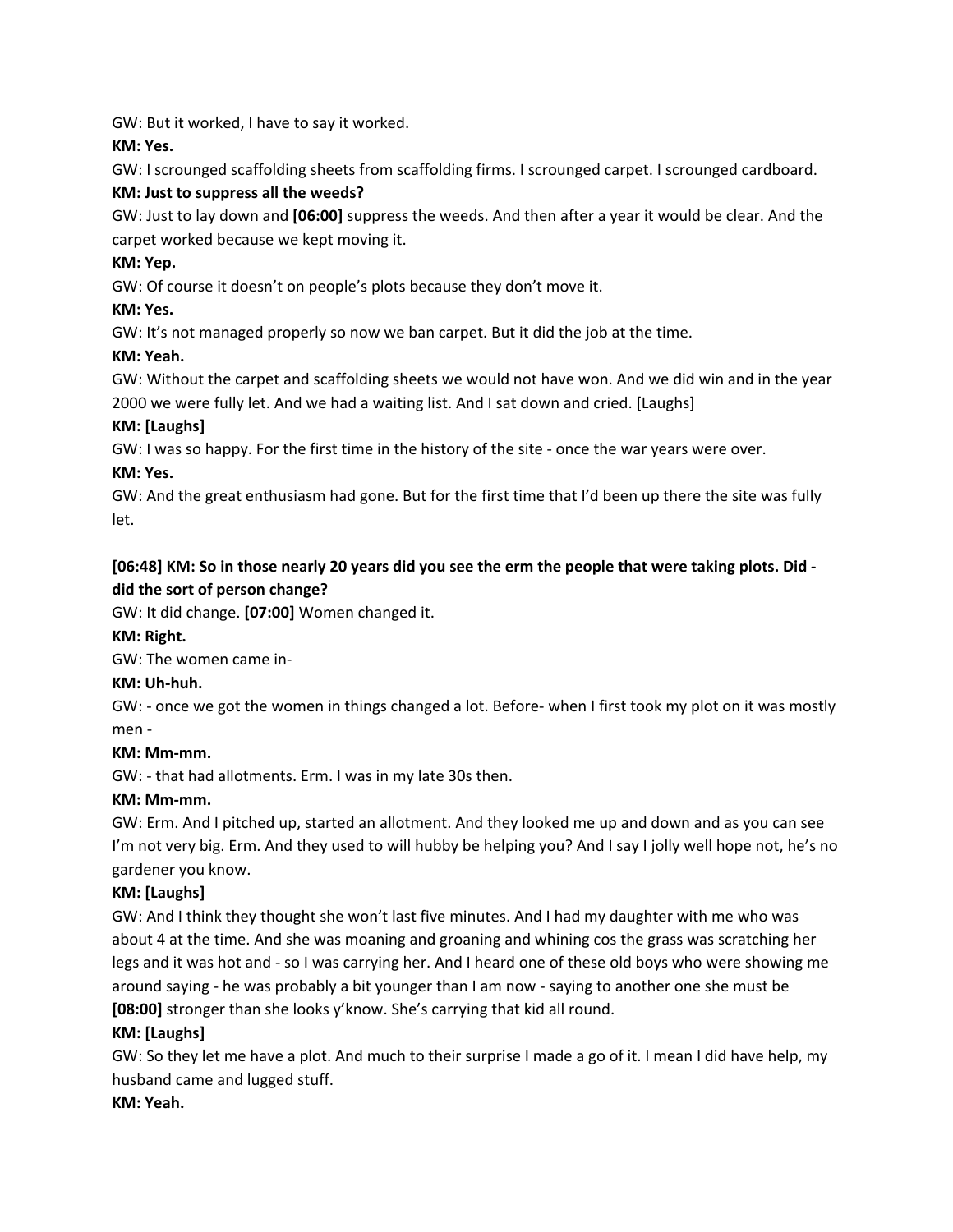GW: And he cut the grass. But not gardening, no. Erm.

# [08:19] KM: So overall the- there has - there has been this shift from - erm dare I say the sort th-the **maybe a retired gentle- retired retired men.**

GW: Yes absolutely. That's exactly what it was yes. Yes.

# **KM: Erm doing doing doing the gardening.**

GW: There were younger people there. The women were on the site but usually it was their husband's plot or they came up with friends.

# **KM: Right.**

GW: I think I was probably the first woman to sign a tenancy agreement in my own name.

# **KM: Yeah.**

GW: Erm. And then after that other women started to go. It just happened. It was nothing to do with me or anybody, it just happened. And I'd say no half our plot holders hold the tenancy, it's a woman who has the tenancy.

# **KM: Really?**

GW: And they're the driver on the plot. The husband will c-or partner or whatever **[09:00]** will come and help. But the women are the - a-about - on about half the plots.

# **[09:06] KM: So that changes over 35 years or something like that. Yeah.**

GW: Yeah, it's changed yeah o- 30 - 33, 35 years. A shift. And we - I'm not saying we weren't taken seriously to start with. But I think they thought we wouldn't be stayers. We wouldn't last the distance.

# [09:23] KM: Mm. And have you noticed - er and I'm just reflecting on other conversations on - erm **w-regarding other sites. Erm. The time of day, the time of week that people actually work on their plots.**

GW: That's a strange thing about allotments. You can go up to a site and there's not a soul there. And you think hmm - and yet you look at the plots and they're all worked. And you think where are they all? Yes it has changed. A lot of people go at the crack of dawn.

# **KM: Yes.**

GW: Barmy. They're there at half past 5 in the summer. Half past six. And watering, weeding. And then they go to work.

# **KM: [10:00] Right.**

GW: So we're getting a lot more people who - so the time factor has changed.

# **KM: Mm-mm.**

GW: You don't get people generally who are there for hours. I used to be there for hours up until the accident with my leg. But - so I'd see people - but people come and go much more than they used to. Used to be they'd come, the old boys as I call them, would be there from about ten o'clock and they'd stay til lunch time and they'd bring their snack or whatever. Or they'd even be there all day. But you don't get that now. You get people coming and going, popping in, popping out and that fits in with life as it is now. Get people in the evenings. You get more people first thing.

[10:43] KM: And is that a reflection on the - the - the greater demands upon everybody's time that **there is now? Whether it's work or families.**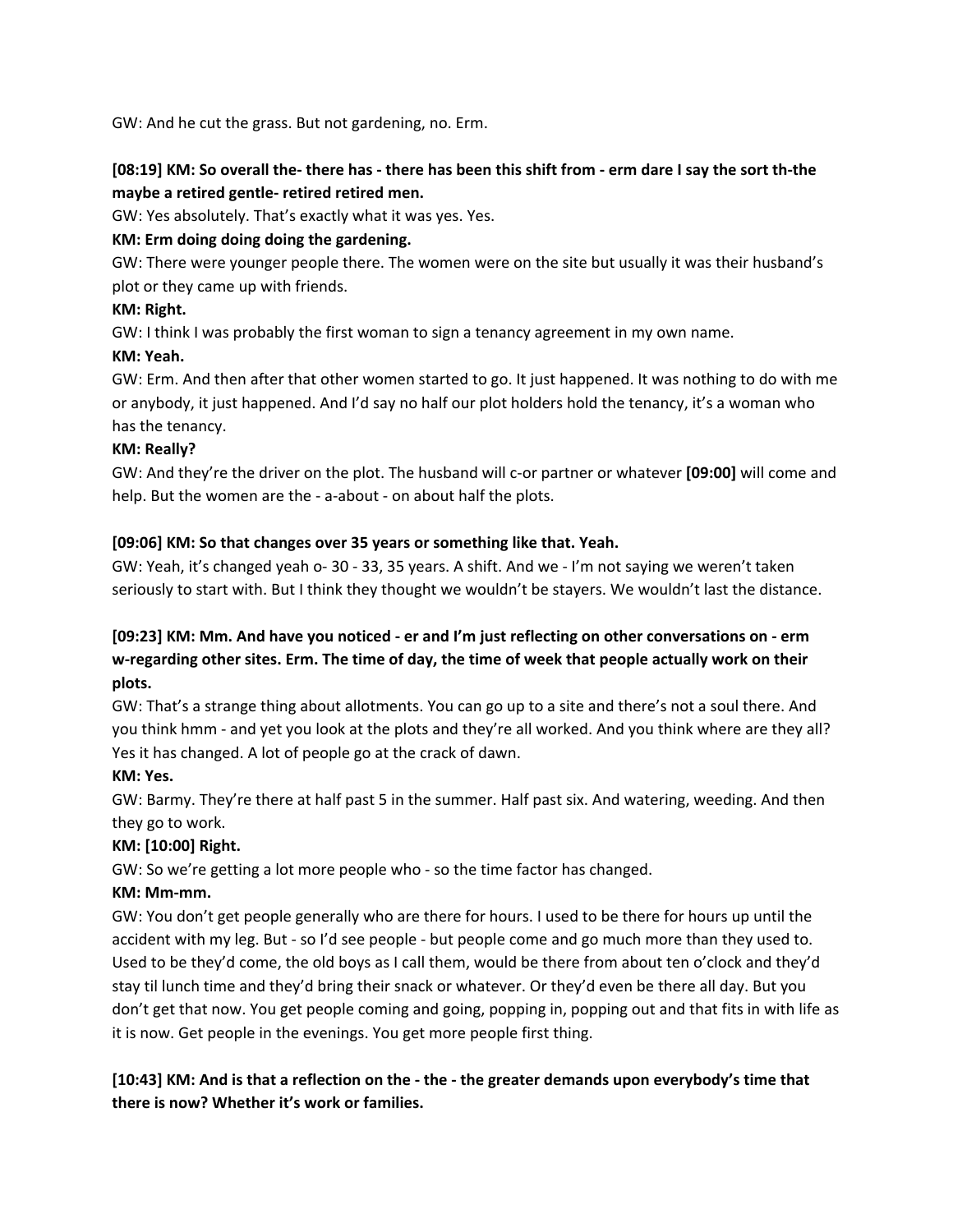GW: I think so. I think it's the demands of work and the fact that so many women work now. **Yes.**

GW: Which of course they didn't when - when I w-when I had a young family. You generally **[11:00]** didn't go back - life's changed so much for women.

### **KM: Yes.**

GW: Y'know it was different - you did not go back to work unless you absolutely had to. Until your children were well settled in school and if you go two or three or four kids that was years.

# **KM: Yes. Yeah. It might be until they were in secondary school that-**

GW: Could be. Y'know. The oldest could be and the youngest is still-

### **KM: Yeah.**

GW: - y'know is very quite small.

# [11:26] KM: Yeah. So have you noticed fa- so reflecting on the sort of 30, 35 years erm - moving from **erm retired gentlemen having - having their plots and curious about a lady wanting to take on her own plot.**

GW: Very curious. [Laughs]

# KM: [Laughs] Have you noticed families coming in or - because 30 or 35 years ago you wouldn't found **children on allotment plots.**

GW: You found my children but they were a bit frowned upon I have to say.

### **KM: [Laughs]**

GW: But we do get families. We **[12:00]** get some lovely families.

### **KM: Mm-mm.**

GW: That now - a great joy seeing the kids. Especially the little ones. But you don't get much gardening when you've got your family with you. Everyone accepts that. There's the ideal thing oh give the kids a bit of ground, y'know let them see how things grow. Yeah, right. Lasts five minutes and [?] mum [a hundred?], mum I want this that. Used to drive me crackers. So I used to go to the allotment mainly when my kids were at school. And then perhaps at the weekend. But the allotment was my place.

# **KM: Yes.**

GW: It was my bolt hole. And for a lot of people that's what it is. It's very therapeutic.

# **[12:40] KM: Absolutely I c-yes. I have my own plot so yes I can absolutely understand that yes.**

GW: We have people who have various problems. Health. Life. And they find great solace in their allotment.

# **KM: Yes.**

GW: And I have to say **[13:00]** it's a place of - if I'm really sad I will go to my allotment because it's away from everything. It's completely away. No - I - this and course in the days before mobile phones it was amazing. You couldn't be contacted at all. And you were up there and you weren't seen as skiving off. You'd gone up to do something useful.

# **[13:20] KM: There are times when I go to my allotment and I consciously leave my mobile phone either at home or in the car.**

GW: Yeah. I think it's wise.

**KM: Or maybe just turn it off.**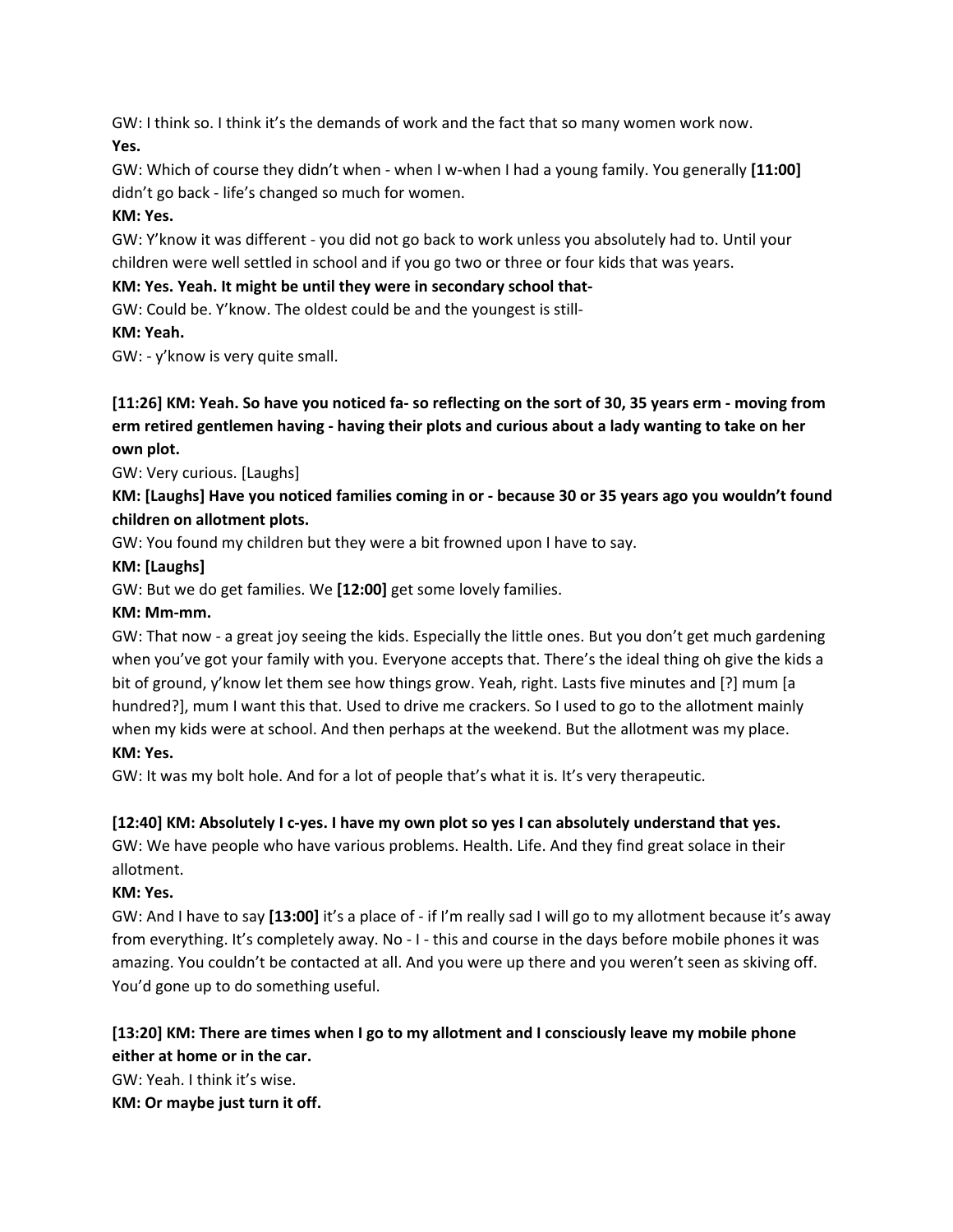GW: Turn it off, mm.

# **KM: And it just gives you that hour, couple of hours escape.**

GW: Yes. Absolutely. And it's very relaxing working on your plot and your mind just relaxes and stopped thinking about things.

# [13:45] KM: So thinking - so just rewinding right to the very beginning. What was it that drove you to **getting your allotment in the first place?**

GW: Well I'd always wanted to grow vegetables. And stuff to eat. Erm. **[14:00]** And I'd got two small boys. And vegetables and stuff to eat and two small boys and a football and a cricket bat do not mix. **KM: [Laughs]**

GW: So I tried to grow runner beans and raspberries in the garden. And I used to spend more time at the backdoor yelling at them, mind the beans y'know. And I thought this is ridiculous, the garden - we came here for the garden for the kids really.

### **KM: Mm-mm.**

GW: And of course when my father turned up as well it - and they were out there planning, it was bedlam so this is not gonna work. I'm shrieking all the time. I need somewhere. And the garden's not particularly suitable.

### **KM: Sure.**

GW: So I thought well I'll have an allotment, I'll have a go. And I fancied the idea of that and I was also interested in organic gardening. Erm. So it sort of clicked in place. And I was very surprised to get a plot. I thought they'd be waiting lists for years. But y'know there were empty plots, I had my pick.

# [14:57] KM: Well certainly here anecdotally stories about very long [15:00] waiting lists in - in some **certainly in some parts of London.**

GW: Well there are - my sites got a very long waiting list.

# **KM: Have you?**

GW: We've got 22 p- well it's long for us. We're 22 people on our list and I checked that list every January to see that they're still interested so it's not y'know historical they've gone off somewhere else. And they all want say they want to stay on the Beverley Park waiting list every January. Apart from this one because of the accident. Er. But. I don't know - I think Beverley Park is a special site, that's why they're so keen. And they're all local.

# **KM: Yes.**

GW: So they're prepared to wait. I do - if I hear plots elsewhere which I do occasionally I will let them know-

# **KM: Through the federation.**

GW: Through the federation yes.

# **KM: You've obviously got the network.**

GW: Yes. So I let all the society's know there are vacancies. Erm. At any one particular site, is there anyone on your waiting list who might be interested? Please pass on the details. But I've not lost - I don't think I've lost many off my list. **[16:00]** They all come back. They've a- people I do lose tend to move away. But you see we don't very often get a vacancy. Very very rarely. Y'know people unless someone moves. We started letting quarter plots. Partly because it suits y'know the standard plot if a full plot. But most people have a half plot these days.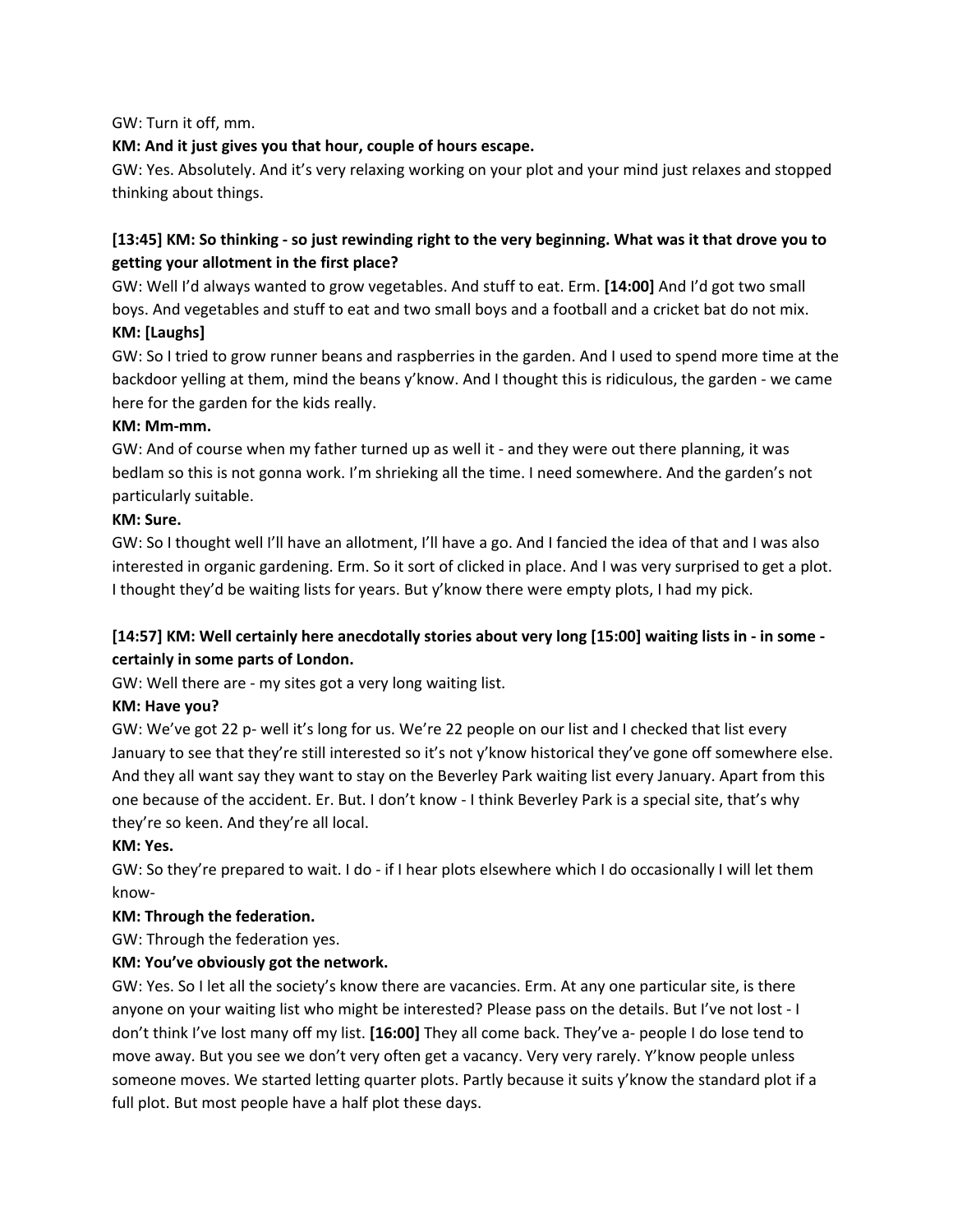### **KM: Absolutely. It takes a lot of effort to manage a full plot. And dedication.**

GW: It's too much isn't it? Unless y'know you're really really keen and got the time. So a full plot for most people is plenty. But we found that there were some people who has they got older they found a full plot just too much. And it became a chore. But they didn't want to give up. And you can't chuck someone off who has been on site for 30 years.

### **KM: Yeah. Not at all.**

GW: So they were offered - and rather than share which I don't think ever works very well we decided to split some half plots into half again and offer a quarter plot.

### **KM: Mm-mm.**

GW: **[17:00]** And of course they can manage that and it's fine and they - that means they can stay. They can stay with us and still be part of the allotment community which matters a lot to people.

# **KM: Yes.**

GW: And also we've found beginners have looked at a half plot and have been surprised at how big it is. **KM: Yes.**

GW: I mean it's - what is it 125 square metres.

### **KM: Yes.**

GW: Which means nothing.

### **KM: No but br- yeah.**

GW: On my site that's roughly 30 foot wide, 40 foot long. For some people don't have a garden as big as that do they? So they look at these half plots and they think I don't know about that y'know - but I've not done this before. So we said we'll take a quarter and see how you get on, and then if a half ever comes up and you want to spread your wings then do. And it works well. We had a couple of people who have progressed from a quarter and their - the other bit's come up and they've taken it on. So-

[17:53] KM: So the - we talked briefly about the - about the other benefits of having an allotment and being on the site. The erm - [18:00] if you like the therapeutic benefits and erm - and the fact that as an individual you - you wanted to get your allotment to grow - to grow food for the family because it **was impractical to do so at home.**

GW: Yes.

# KM: Is that general amongst most plot holders or is it - is there a - has there been a change over the **years have you noticed anything as to what - as to why people are-**

GW: I think there has. I think people - a lot of people are attracted by the organic side of things. Organic food. Organically grown food. It's still quite expensive comparatively. And they like the idea of knowing what's gone onto their food - they're putting on their plates.

# **KM: The provenance of it yes.**

GW: Mm. Erm. That took - well it was - it wasn't unheard of when I started but it was regarded as a bit of a crankier thing y'know. [All Mark and Magic] was a programme on the TV at this time, donkey's years ago. And it was regarded as a bit y'know **[19:00]** they're a bunch of hippies.

### **KM: [Laughs]**

GW: [Laughs] It won't last. And of course the older generation they've got all the chemicals that had been developed in the war. They were chucking these chemicals on, it was horrendous. But no that's changed. Now I'd say most people may not be totally organic I mean who - who can resist putting the slug pellets down? It's very hard not to. Erm. But generally they're far more organic - they don't use the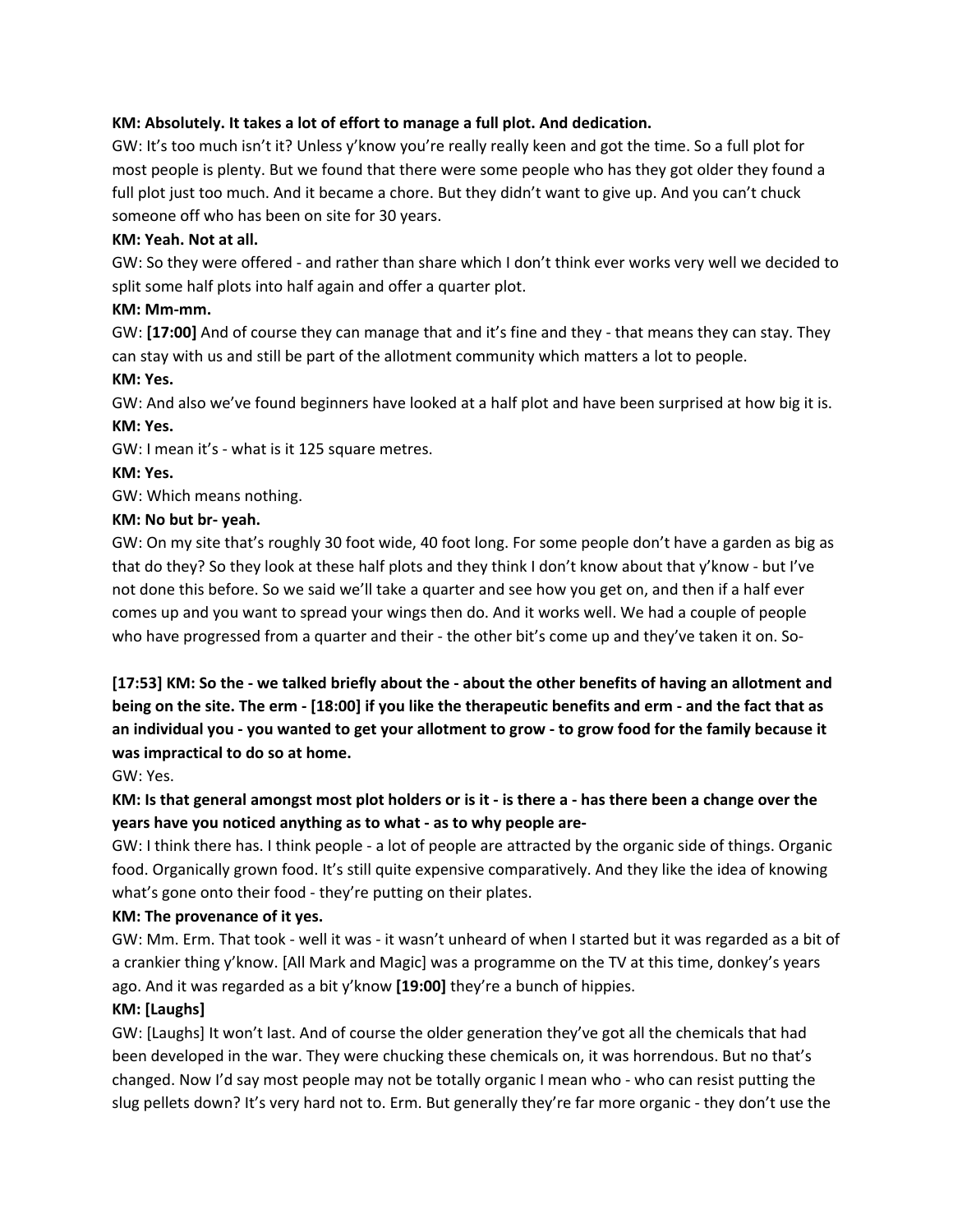chemicals that they used to use when I first started. Erm. So yes I think the provenance of their food is one thing. And also the benefit - they're more aware of the benefits now. People wouldn't have put it into words 30 years ago, they wouldn't have talked about a therapeutic value of allotments. It would have been seen as a bit daft really. But now it's recognised as such. And they wouldn't have - well I suppose they would have talked about the benefits of being outside in the open air and the exercise, that was very - yeah exercise was good 30 years ago as it is **[20:00]** now. Erm. I think 30 years ago they might have grown to save money.

### **KM: Right.**

GW: But I don't think you do - because they all had much bigger plots then generally.

### **KM: Yes.**

GW: But I don't think you save money now. Unless you grow things which are very expensive and I always say to people it's not really worth growing things which are cheap to buy.

### **KM: Right. Yeah.**

GW: If you've only got a little bit of land go for the expensive stuff. Go for soft fruit. Because - or - either go because it's very expensive to buy so you grow it, or go for quality.

### **KM: Yes.**

GW: You can't beat raspberry, strawberries etc picked and eaten the same day. You get them from the supermarkets it's a different thing altogether.

# **[20:44] KM: It's like growing erm - shall we say main crop potatoes.**

GW: Oh I know.

### **KM: Erm takes up a huge amount of space.**

GW: And what's the point?

**KM: And erm.**

GW: Well for some people there's a point. But then you store them.

# **KM: And then you've got to store them.**

GW: [Laughs] But you grow **[21:00]** new potatoes, first early's or whatever, second early's, Charlotte potatoes. Absolutely delicious.

# KM: Yes. And there's nothing nicer than being able to dig up your potatoes at 5 o'clock in the **afternoon-**

GW: Take em home for tea.

# **KM: - take them home, quick wash, eat them all within two hours.**

GW: Yeah. And the flavour is so much better. People don't - people who don't grow potatoes, new potatoes don't really understand. Difficult to grow erm Jerseys though. Have you succeeded?

**KM: Er not personally no. But I do - I do grow the Charlottes. And erm er-**

GW: I've tried everything that's supposed to be like a Jersey but it comes close but not as good as.

### **KM: [Laughs]**

GW: So I've tried Jersey potatoes. But Charlotte definitely. Absolutely.

KM: Yes. I think we all - we all have our - the ones - the things that we can and can't grow. I've tried **asparagus and have failed dismally and yet I know my neighbouring plot holders have -**

GW: I know, strange isn't it?

KM: - have had great success. Erm so er - but th-that sort of leads onto another thing about shared -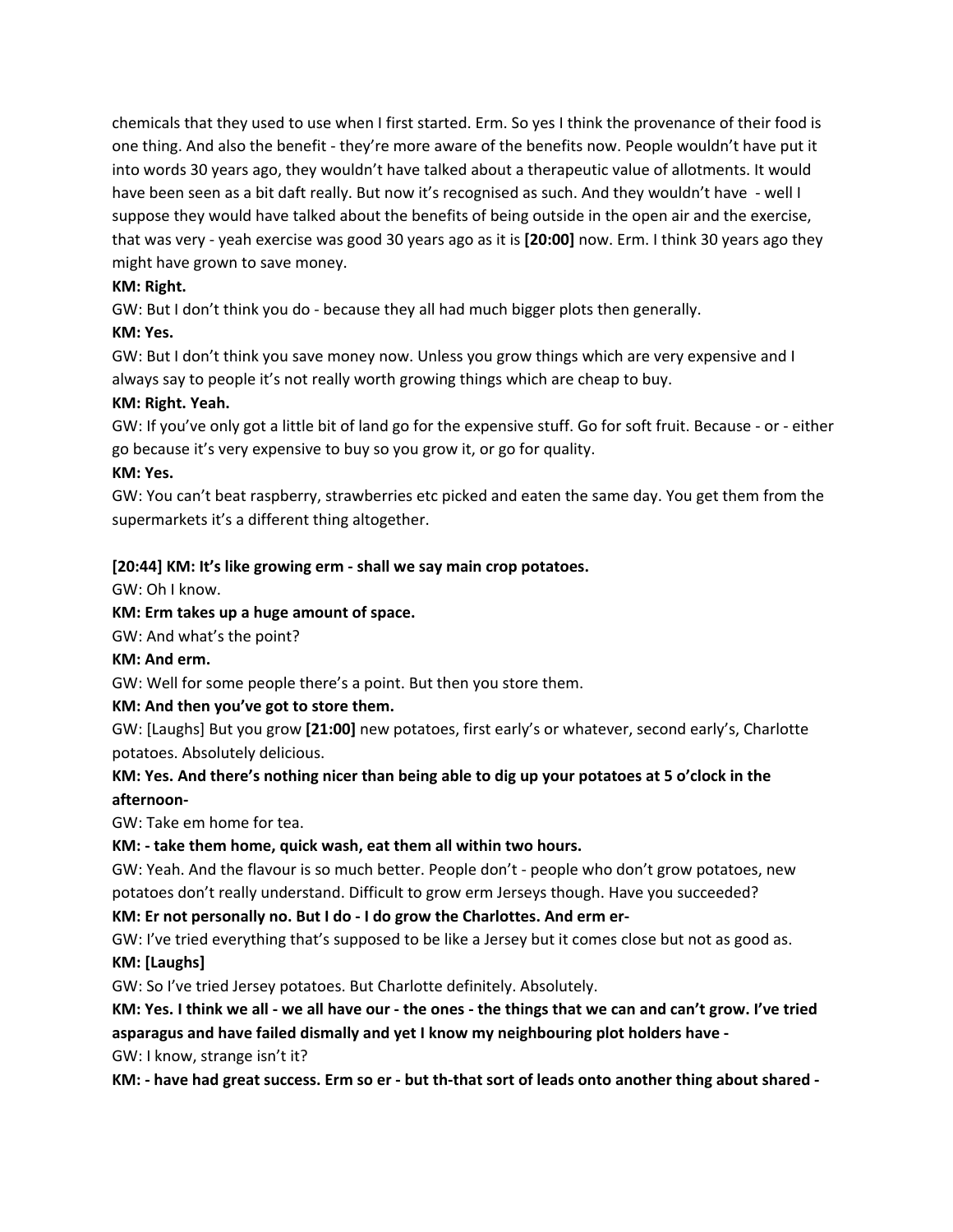# **[22:00] about the social side of things and sharing. Erm. If everybody grew exactly the same produce and had exactly the same gluts at exactly the same time life would be very difficult.**

GW: Yes.

**KM: But when you've got too many courgettes as we all do-**

GW: I don't grow them.

# **KM: So you get your courgettes from somebody else.**

GW: I do.

# **KM: Exactly. So there's this social side of things-**

GW: But I grow masses of runner beans. And a lot of people don't cos they're not always that - especially this summer it's been dreadful but we're picking up now. So I - I always get a glut of runner beans. But I have a system going with my neighbours. I'm a great composter. I always have been. I love making compost.

# **KM: [Laughs]**

GW: But - course you never get enough of a stuff. So I have arrangements with my neighbours, they save me their good garden waste that can be composted. Yes but you noticed when you came, most of that's from my garden but the little bags -

# **KM: Mm-mm.**

GW: - they save me their **[23:00]** vegetable peelings. Which is perfect-

# **KM: Yes.**

GW: - to heat the whole thing up. All their kitchen waste.

# **KM: Yes.**

GW: But no eggshells. Because the rats like them.

# **KM: Yeah.**

GW: And they dump them on my front driveway. Which is fine. My husband's quite used to having to take all this - not more rubbish. Up to the allotment. For every couple of days. And in return I give them some of the gluts, which is nice - it means I get to see the neighbours and have a little catch up, chat. They get a few r- not so many stuff this year of course. But generally I'll be giving them soft fruit. **KM: Yes.**

GW: And they keep bringing me all the composting stuff and there's about - there must be half a dozen of them if not more. Who put stuff on my front garden. And we take it to the stie.

# **[23:51] KM: So there is this social inter-interaction?**

GW: Yes. Absolutely. And the same on the allotment site. It's very sociable. It's strange. If you don't want - **[24:00]** if you go up there and you're not in the mood or you're sad or y-you just want to think about something then nobody bats an eyelid if you just say good morning or whatever and walk past nobody's bothered. But y'know if you've got that look on I'm up for a chat then they'll come over

# **KM: Mm-mm.**

GW: - and people will chat. And you just pick up when people are too busy. Erm. It's very sociable. But it doesn't have to be.

# **KM: Yes.**

GW: And you don't feel uncomfortable about not being particularly sociable. I mean there are some people like me who chat to everybody and there's other people - just their nature they don't want to chat to everybody so it - it mixes up very well.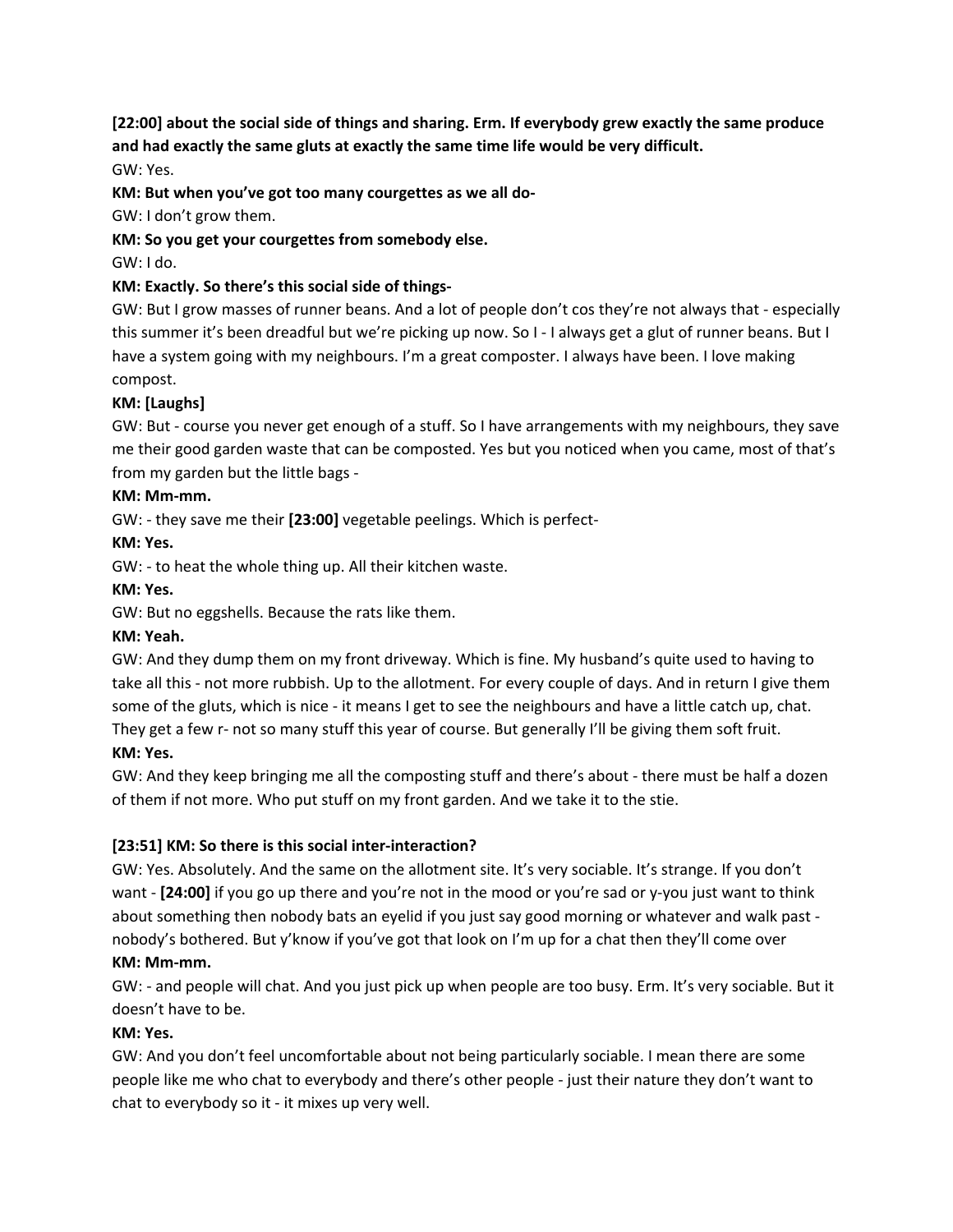# [24:42] KM: And I've always found that erm - and I'd be interested to know what your thoughts are **that allotment sites are a great - what I call a leveller.**

GW: Oh absolutely yeah.

### **KM: Because you can walk in there and what your day job is and what your background is.** GW: Mm.

# **KM: Become-**

GW: It's irrelevant. **[25:00]** Totally irrelevant. There's no status is there?

# **KM: No.**

GW: It's who's got the best plot really. Who grows the best this. Who grows the best that. How do they how do you manage to grow your beans so big? Y'know it's your skill and your expertise or your knowledge that people are interested in. I'm not inter- I mean yes sometimes it's useful to know well he's a solicitor, he can look at the lease for-

# **KM: Yes.**

GW: - but nobody thinks oh well - there's no class. Nothing like that at all. We're all gardeners - that's all that matters. It's never-

# **[25:35] KM: And has that always been the case do you think? Just personal experience over 35 years or something.**

GW: Yes, it has. Yes it has. It - yeah. You would judged on your plot.

# **KM: Mm.**

GW: And that was all there was to it.

# **KM: Rather than-**

GW: Rather than your job, your status.

# KM: Rather than what your day job, what your day job, what your day job or what your status might **be, yes.**

GW: It was never - yeah. No that was unimportant. We were all there as equals.

# **[26:00] [26:01] KM: Yeah. So within the - within the community of Kingston and m-more specifically** th-this part of the borough in New Malden. Erm. The social make up of the - of the communities has **changed over the past 30, 40, 50 years.**

GW: Mm.

KM: I've certainly noticed it and I'm sure you have. Is that reflected in the allotments do you think? GW: I think so. Erm. We're certainly more of a mixed bunch. I mean a lot of - I don't suspect you know New Malden's the centre for Korean people. Erm we've the highest number of Korean people in one place out in Europe or something like - I don't know.

# **KM: Yes.**

GW: And a lot of Korean people are very interested in gardening.

# **KM: Mm-mm.**

GW: And then there a lot of people from Portugal and erm - all the eastern European countries. Who are also pr-perhaps from **[27:00]** where they came from that their families were gardeners.

### **KM: Mm.**

GW: And they just need the land.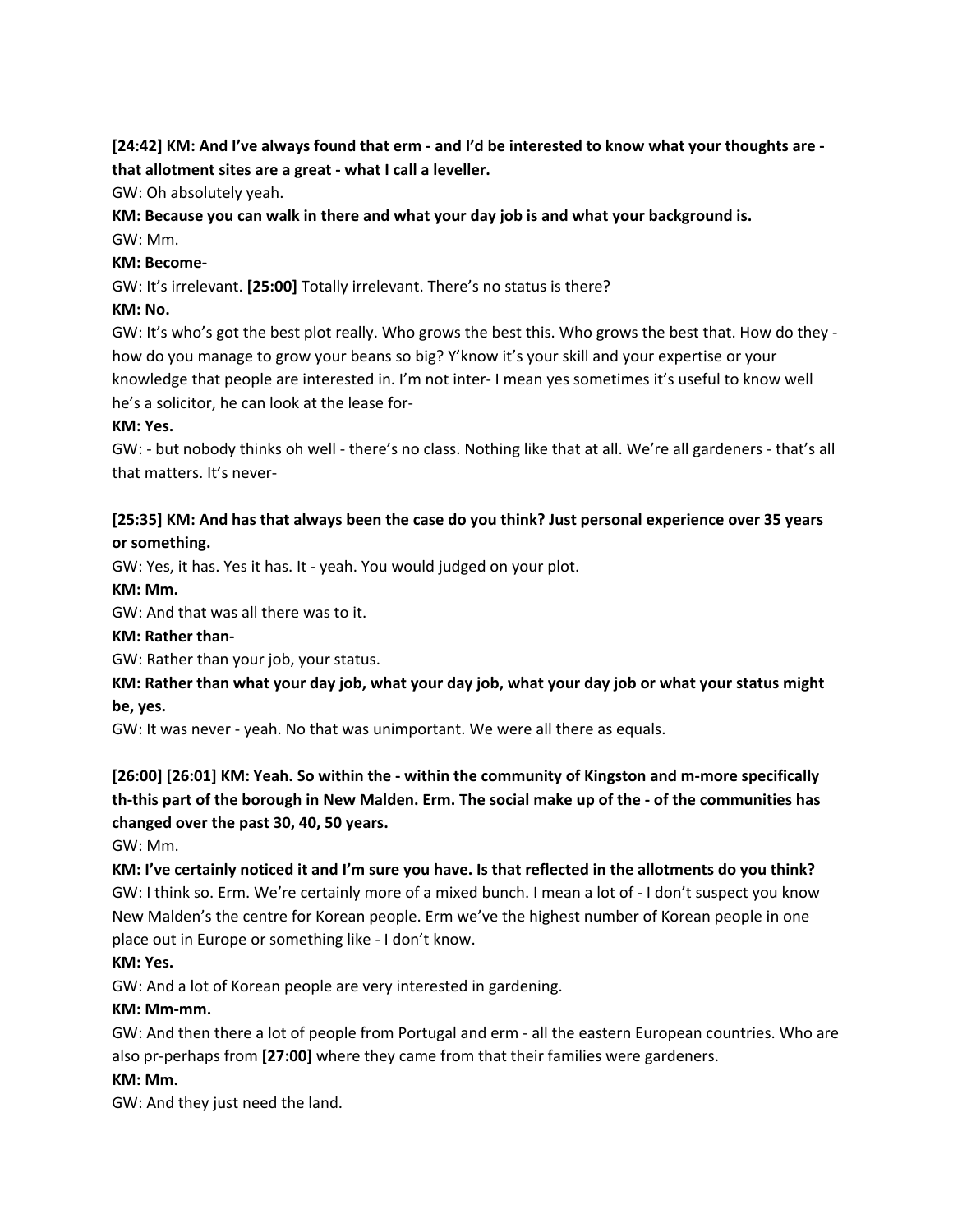### **KM: Yes.**

GW: People have a feel for land. People who don't have the feel for land don't understand. But people it's - it's difficult for me to explain. How you feel that's my land. You have to have a piece of land doesn't matter that it doesn't actually belong to you it's the council's land of course. But once you're working it it becomes your land.

#### **KM: Yes.**

GW: And it's important and we used to have a Dutch neighbour - she's long died now. But she came over just after the war from a farming family and she used to see me going up the road. And she'd say are you going to the land? I yes I'm coming to the land - she used to come up with me sometimes. And she oh, I love the land. Should you love the land, we understand each other.

#### **KM: [Laughs] Wonderful.**

GW: And I knew exactly what she meant.

#### **KM: Yes.**

GW: **[28:00]** And I think for a lot of people who come from abroad to live here, yes they have that feeling for land and it's very important to them.

[28:09] KM: And I think it's erm - particularly from continental Europe erm - it's in-in a lot of countries **people are very used to growing their own food.**

GW: Yes.

KM: On a plot of land not necessarily immediately adjacent to where they live. So it may not be called an allotment, it may just be a corner of a field that there's some sort of informal arrangement with the farmer. Erm. But it's where they grow their food. And it's somewhere they can grow - they can go **- I know in France there is a similar sort of structure to allotments but-**

GW: I think there is in Germany too.

KM: Yes. So what I'm trying to get to is - the allotments are er reflecting the changes in society **makeup. So maybe [29:00] 30 or 40 years ago erm we didn't have Koreans or Portuguese on your allotment sites.**

GW: No we did used to have Italians though.

#### **KM: Yeah?**

GW: I miss them because they grew some amazing stuff.

### **[29:13] KM: And do you find that different ethnic groups grow different produce?** GW: Yeah.

#### **KM: So maybe if it's erm classical British, it's-**

GW: No I think people are far more adventurous now.

**KM: Yeah?**

GW: That would have been the case when I started.

#### **KM: Mm-mm.**

GW: Because allotment gardening then was very traditional - stuff was growing - grown in rows. People grew cabbages, miles of cabbages and cauliflowers and all that sort of stuff. Generally. But over the years it's changed - people grow what would be seen as then more exotic stuff. They'd start growing asparagus and they started growing erm all the different squashes - not just normal ordinary ones. All the **[30:00]** fancy ones. And they started growing corn a lot and then of course now that - people will try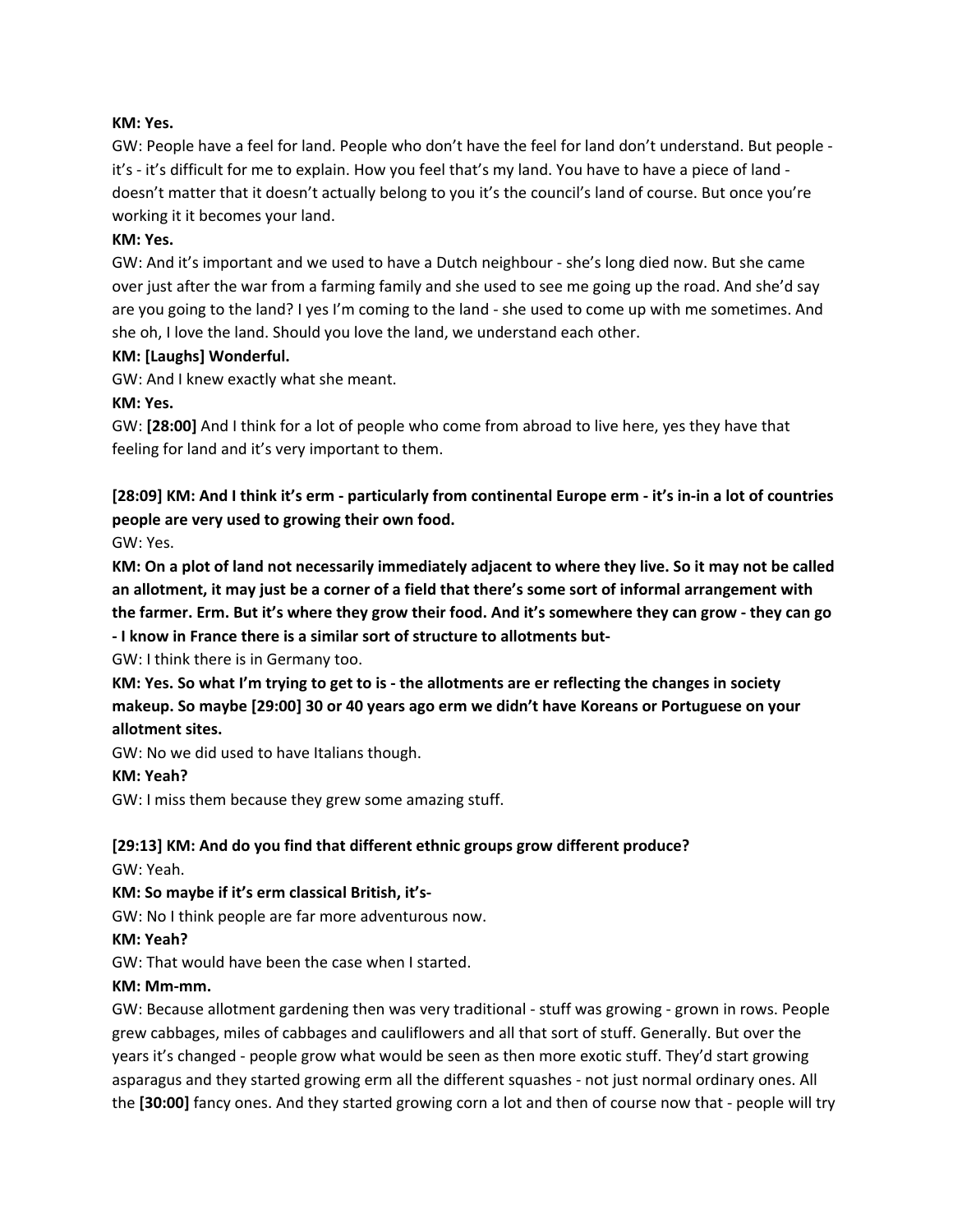anything from anywhere. Whether that's the influence of people from other countries coming here I don't know. Or whether it's just a sort of a widening of food experience.

KM: Yes is it a widening of food experience but is it celebrity chefs introducing us to different cuisines? GW: Exactly yes. Different ingredients. And people think oh I'll give that a try on the allotment. And it's surprising what will grow. Especially summer like one we just had.

# **[30:35] KM: And did I read something on one of the emails about a stable?**

# GW: Yes.

# **KM: Tell me more. [Laughs]**

GW: That is the stable - the stable is the Beverley Park allotments communal shed.

# **KM: Right.**

GW: The allotments were set up just aft- just during the war in 1941. Erm. But prior to that it was all parkland.

# **KM: Oh right.**

GW: So **[31:00]** half the park was turned over to allotments as part of the Dig for Victory thing.

# **KM: Yes.**

GW: And that was in 1941, 42 a bit more was added. Erm. And they had something like 99 plots. Which compared to the 20 or so we have now is huge. Erm but before that when it was a park of cour- and it was a very popular park set out in 1915 I think. 1913. Erm. The park was set out. And it needed to be mowed. So the horse drew the mower. And the horse was kept in the stable which is still on my site. Erm. The horse - so the stable building is actually a hundred - over a hundred years old. It was built in 1915 from materials the council already had in hand. It says in the minutes.

# **KM: [Laughs]**

GW: **[32:00]** It was Malden and Coombe County Council.

# **KM: Bits and pieces laying around.**

GW: Yeah. Erm so they built the stable. The horse - which was called the lady mare, lady mare. Erm. Pulled the mower. And one of my neighbours who was elderly when I first knew him, came here. He remembered as a boy playing in the park when it was all park erm and this wonderful horse - I don't think it was the same horse. [Laughs] But it always had the same name.

# **KM: Yes.**

GW: In the stable. And going to see it. And seeing it with this massive mowing machine, pulling it and mowing the grass. And he said they used to go up to the park to play. And come home when the milk train went past.

# **KM: Oh right.**

GW: In the evening, it was tea time. Yeah. So the stable building is still being used.

# [32:51] KM: So the par- the park originally - it started life as a erm a-a public park I-laid out by the -**[33:00] by by Malden and Coombe.**

GW: Yes by the council. Yeah Malden and Coombe Urban District Council purchased the land to be used for Beverley Park in 1906 for £6,000.

# **KM: Crikey.**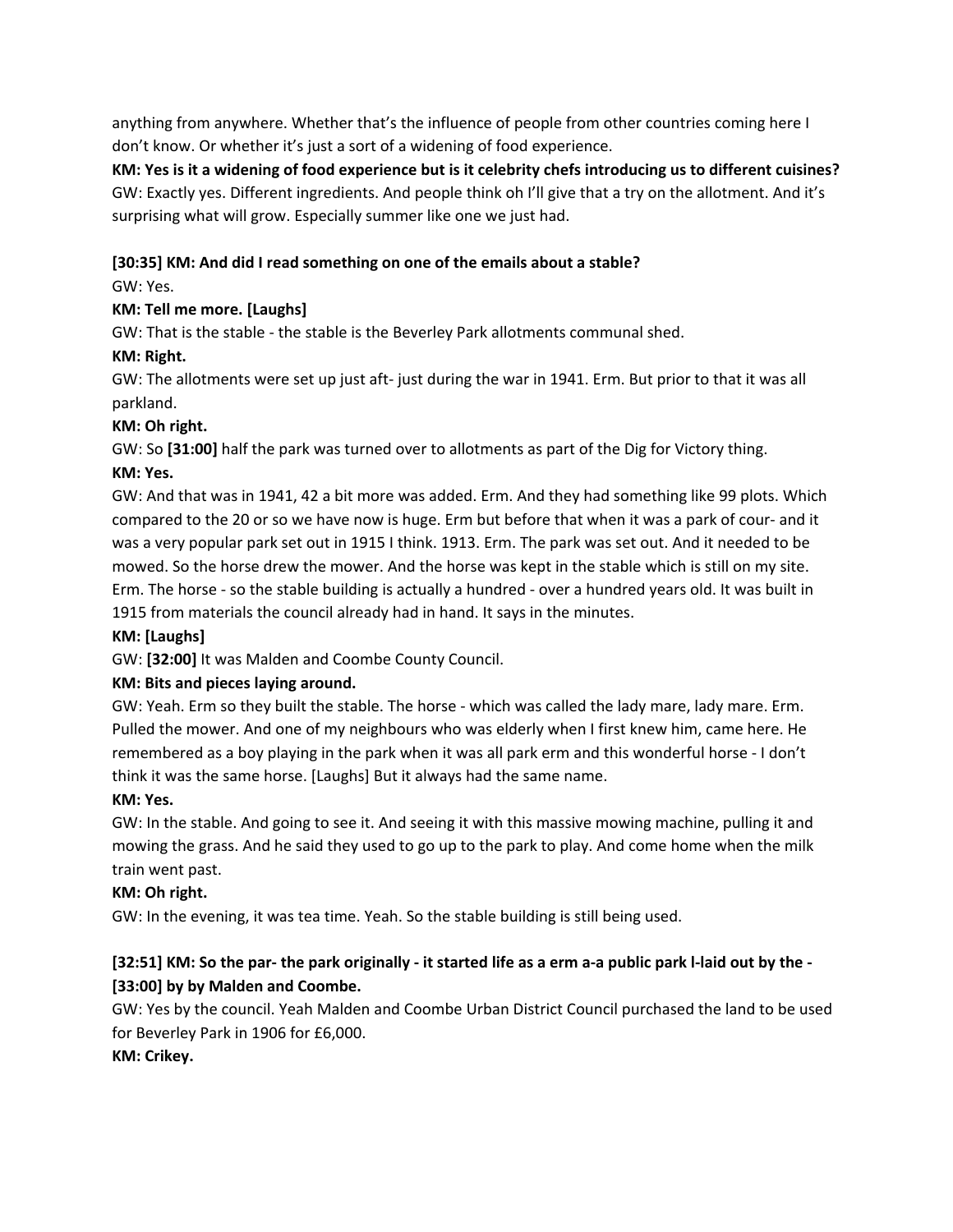GW: But it was not until 1913/14 that the land was drained and the area set out as a park with shrubs, trees, central footpath, tennis courts, cricket, football, hockey and a children's play area. And I believe at one time they had a bandstand. They certainly had a boating lake when I first came here in the 70s.

### **KM: Really?**

GW: It only had rainwater in it, it'd cracked. But the kids used to get in the large puddles and play in the lake.

### **KM: Yes.**

GW: It was very popular - all sorts of events were held up there. Erm.

# [33:44] KM: So the allotment site started life as erm allotments created as part of the Dig for Victory **campaign.**

GW: Yes. The whole of the south side from the central path from the s-the south side of the park, the central path, the **[34:00]** back of the houses in Egmont Road was turned over to allotments.

### **KM: Right.**

GW: And then in 1952 it was decided that all of it would be returned to the park apart from 2.7 acres. And that would be used as allotments.

### **KM: As allotments.**

GW: And 1953 it was decided to put a chain link fence around it. And a mixed hedge of hornbeam and beech. And we became a statutory allotment site. Recorded in the minutes of the -

# [34:34] KM: It's interesting that it was part of the Dig for Victory campaign site that it started because **Mr Middleton who was behind the Dig for Victory campaign lived in Tolworth.**

GW: Oh did he?

**KM: Yes.**

GW: Ah.

# **KM: Lived in St Matthew - and I've had a look -**

GW: And is that why Kingston had such a lot of allotment sites do you think?

**KM: Er I honestly don't know. I honestly don't know.**

GW: We lost an awful lot in the 70s.

KM: Certainly during the war there was a huge - I mean I- there was a lot of industry [35:00] around Kingston. There was - I mean the hu-Hurricane was designed and built in Kingston. There was a lot - so it may have been coincidence that in order to feed the people who were working for the war effort. It **was decided to create the allotments.**

GW: Yeah.

**KM: Additionally Kingston - if you take K- albeit during the war it would have been Malden and Coombe, it would have been Kingston, it would have been Surbiton as different - as different - as** different boroughs. If you take them as a whole they are a very green area. So there's plenty of land. **And it would have been natural then I suppose for-**

GW: Yeah. Well any space would have been grabbed for land.

**KM: Yes.**

GW: For food wouldn't it?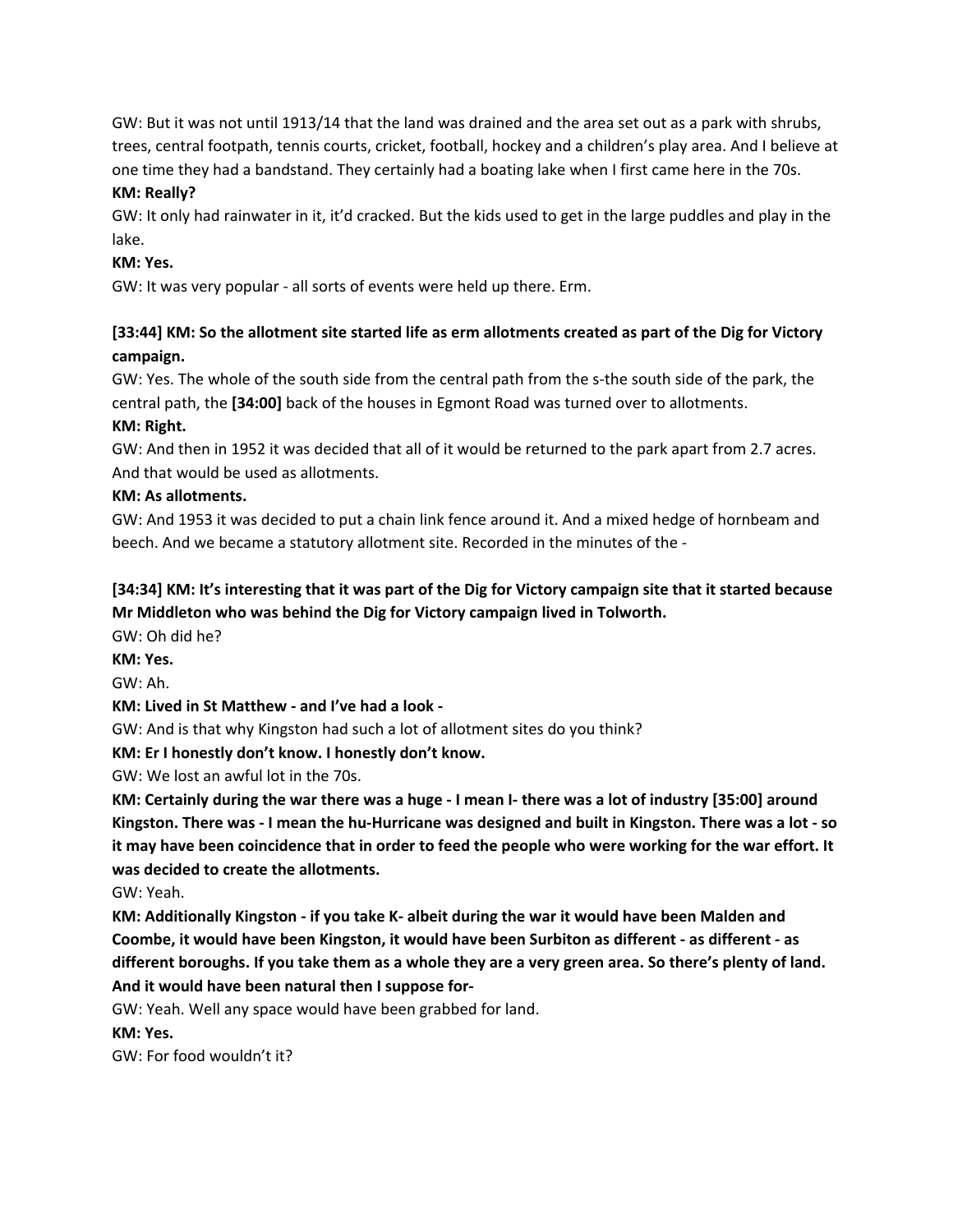KM: Yes certainly in more er urban built up areas it - y'know people were turning over their front gardens and their back gardens to grow food. Er and I think it was possibly just - it would be **interesting to erm why Kingston - Kingston - [36:00] Kingston does have a lot of allotment sites.** GW: 22.

# **KM: Yeah.**

GW: [?] - the smallest only has 2 plots. And I think Tolworth Main's possibly the biggest. Alric Avenue's pretty huge. Well over a hundred, perhaps even a hundred [?]

# **[36:17] KM: Tolworth -Tolworth Main's pretty big.**

GW: And it was bigger.

# **KM: It's only half the size that it was 15 years ago, something like that. 20-**

GW: That was in the 80s, I remember all that. Oh it was a huge political hoo har. Taking away - so then they built the mound and turned it into parkland. That's when the Lib Dems got in.

### **KM: And it was-**

GW: It was a huge political thing.

### **KM: And then it was the Millennium Park.**

GW: Yes. Yes. They built the mound and then it was called the Millenn-the Millennium Mound or something.

### **KM: Yes or something.**

GW: But unfortunately nobody thought that what would happen to the water that fell on the mound.

### **KM: Mm.**

GW: And it all drained into Tolworth allotments.

**KM: Yes.**

GW: **[37:00]** I think they may have solved that problem now.

# **KM: Er certainly I've not heard it mentioned recently.**

GW: I think -

# **KM: And I know a few people who have got plots there.**

GW: I think the hoo har over the Tolw- and it was a huge public outcry over the loss of the Tolworth - I remember it quite clearly. Erm.

# [37:18] KM: It's interesting because in the - in the 80s and 90s as you were saying earlier there wasn't **neccessar- allotmenting wasn't viewed the way it is today.**

GW: No.

KM: The demand for allotments wasn't as high as it is today. Y-you were saying that you've got a waiting list of 20 people. And yet when there was a debate about changing some of the use of **Tolworth Main allotments from allotments to erm parkland or something like that erm - it would be interesting to know how many of the allotments were actually being d-were actually cultivated.**

GW: I think that the focus of the objections wasn't so much that they would be losing the allotments but they would be losing **[38:00]** open land. Because the proposal as I recall was to use that land for building.

# **KM: Ah.**

GW: So it wasn't just the allotment people.

**KM: So it was complete loss of amenity.**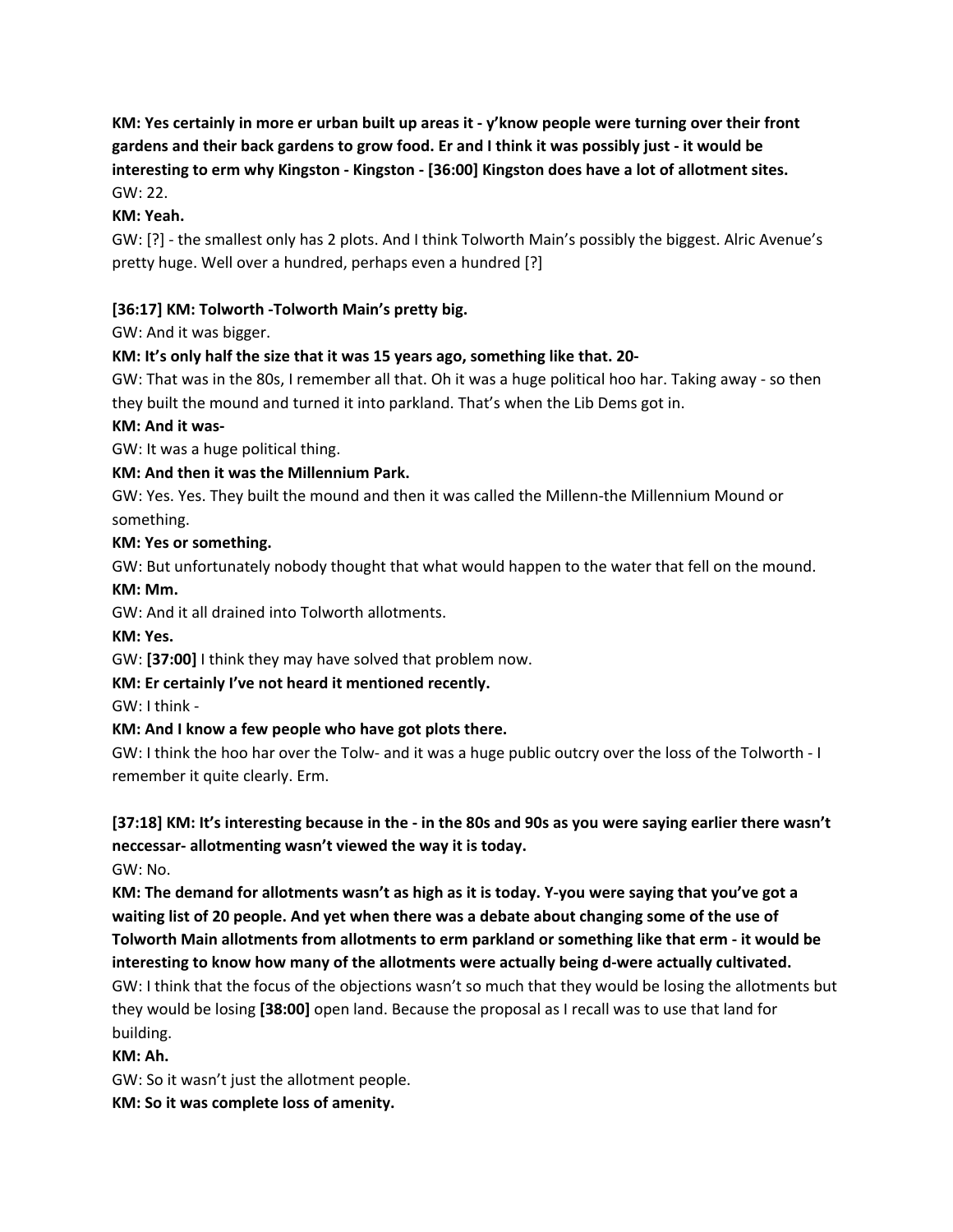GW: It was loss of amenity.

### **KM: Ah. That makes perfect sense.**

GW: And of course residents would have - were up - residents were up in - it was part of a big political thing.

### **KM: Mm.**

GW: Erm. And it caused - th-there was a lot of fuss. It caused - there were a lot of things happened because of it.

### **KM: Mm.**

GW: And I - it's one of the first really public erm - how would you put it? Demonstrations if you like. That I'd seen in this area erm where the public came together.

### **KM: Mm.**

GW: And there was a big public outcry over this proposal.

# [38:50] KM: Yes because the - shall we say the erm the borough had always been conservative with a **very - well with a small c. And maybe weren't up to demonstrations and erm and [39:00] objections and things like that.**

GW: And I think it's always been conservative with a big c.

### **KM: Yes. [Laughs]**

GW: Yes you're probably right there. And that's - all around that time there was great change. Great change in the borough. Politically. All sorts of things were changing. Erm. Educationally. All sorts of stuff was changing around that time.

# KM: And people were realising that - if - once they'd lost a public ame- a public amenity. Once they'd **lost public space they'd never get it back.**

GW: It's gone forever.

# **KM: Because once - nobody's ever going to demolish a housing estate and build a park.**

GW: No absolutely not.

# **KM: But they're quite happy to take a park and build a housing estate.**

GW: I think a lot of allotment land had been lost over the years in the 70s and the 80s. And I think Tolworth Main was possibly the last straw. It's well loved open space. And people just thought - as you say it was gonna be built on, they'd never get it back and they didn't want it. And **[40:00]** amazingly they managed to organise themselves.

### **KM: Yes. To actually keep it going.**

GW: To protest. Yeah.

**KM: Yes. Yeah.**

GW: I should imagine it was quite exciting.

# **[40:11] KM: I - er I was certainly around at the time but I wasn't involved in allotmenting.**

GW: I remember but no I don't think I was. Although - yes I was. Because I wa-I had my own hoo harr with the council. I won't go into it. But it took two years to get stuff sorted out such as [factually] which we did. But I remember some of us saying oh they're only giving in because of the Tolworth fuss. So it must - so that must have been a couple years after the Tolworth thing but I can't remember. That would have been - about in the early 90s. Late 80s, early 90s that that all kicked off.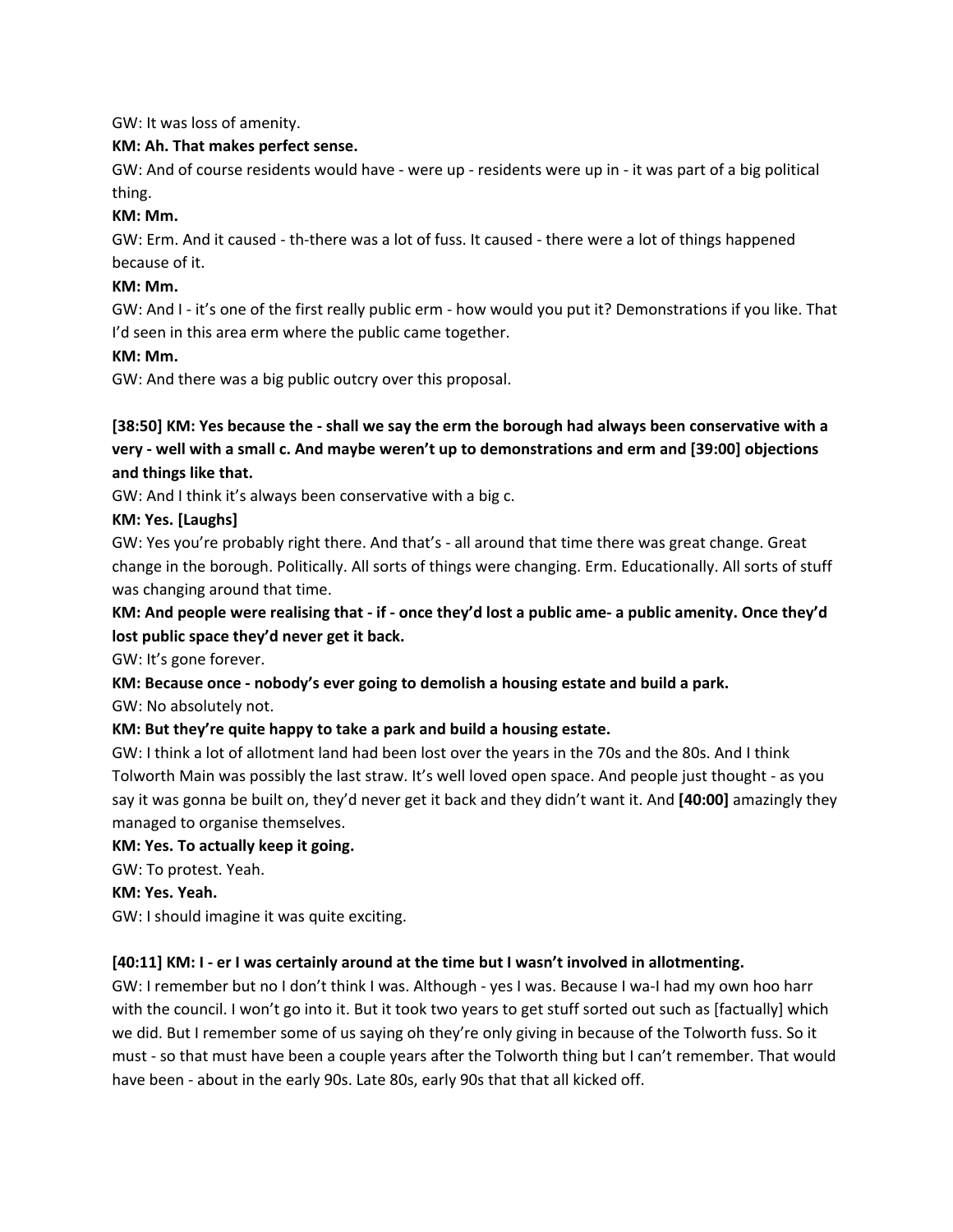[40:50] KM: I - I haven't been close to the Kingston - my allotment's actually just inside Elmbridge so. GW: Oh right.

**KM: So Gloria it's been absolutely fascinating listening to your [41:00] reminiscences of what er-**GW: You make me sound so old. [Laughs]. Reminiscences!

**KM: I'm sorry, that wasn't intended at all. Of how things have changed, of what allotments mean to** people. Erm. Er and of how things have changed over the years. Why you got an allotment. Ern. And **why you still got it. Erm.**

GW: I shall have it until I can no longer stand on one leg.

**KM: And also we haven't actually covered the - interestingly your involvement as erm as secretary of your own allotment association.**

GW: Mm-mm.

**KM: And also of the Federation. Erm.**

GW: Yes.

# KM: How's that - well obviously the allotment that your- that your own allotment association or site is **self managed. What are the benefits of the Federation do you feel?**

GW: Federation - **[42:00]** well. As secretary of an allotment association, my own allotment site. Various duties to do with that. Is - it's quite an isolated thing. I didn't know people from other sites. There was never any to miss - to meet them. And particularly when we had some problems I could have done with advice from someone at another site who perhaps dealt with the c- you know I was completely ignorant of how council's worked.

# **KM: Yes.**

GW: The difference between councillors and council officers, really simple things. Never done anything like that before. I could have done with some advice or a steer, how to deal with this.

# **KM: Someone else who had done it before.**

GW: Yeah. Someone with experience so I didn't have to work it all out by myself. So that was one reason it seemed to me that a federation would be a good idea. The other reason **[43:00]** was that the dire state of the allotments, clearly something needed - generally in the borough something had to be done because they were not being managed properly. Although there were quite a few voluntary managed at the time I think there were erm about nine possibly voluntary managed sites. There's 12, 13 now. Erm. Most of them were run by the council. The council didn't have the resources to manage them properly. **KM: Mm-mm.**

GW: Plots weren't being let. There weren't - that were vacant. Nobody was checking that the plots were being worked. So they weren't - a lot of them weren't worked but on paper they were let. So they - the council could say to people oh I'm sorry there's no vacancies at that site but you'd go and look at it and think goodness sake, look at this, it's dreadful.

# **KM: Yes. Mm-mm.**

GW: Erm. And although - **[44:00]** with the best will in the world a council or a company like idverde they cannot manage a site as well as a site that's run by its own plot holders. They can't be there every day. **KM: Yeah, understand that.**

GW: They don't see the problems that pop up. Things take so long to get sorted with the council. And it that's the way it is.

### **KM: Mm-mm.**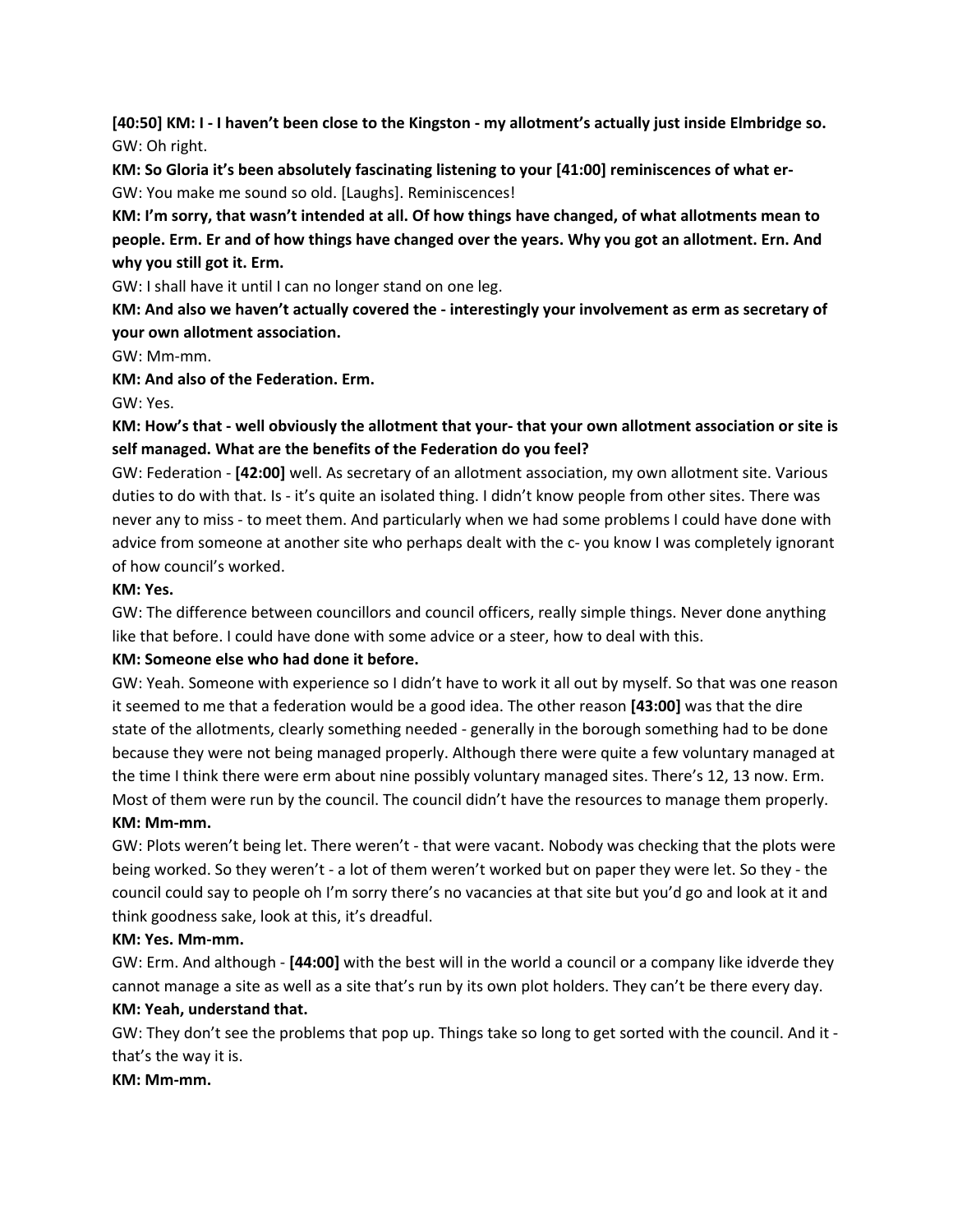GW: But if you've got your own committee things get dealt with. And you only have to go and look at the voluntary managed sites and you can see that they are so much b- generally so much better run. So much more efficiently run. It saves the council money. The site's which are voluntary managed pay their own water bills. The ones which are run by idverde the council pays the water bills. The sites which are run by th-an association pay a ground rent which is 25% of - not their income but of their **[45:00]** potential income if every plot's let at the full rate.

### **KM: Oh right, uh-huh.**

GW: So it takes no account of pensioners.

### **KM: Mm-mm.**

GW: Reduced rates, so on. So the council get an income. If it's managed by idverde, idverde keep the whole income, the council do not get a penny. So voluntary management is a win win for the sites.

# **KM: Mm-mm.**

GW: And financially - I know it's a drop in the ocean compared to the millions but you know look after the poun-pennies and all that stuff. They get - the council will get an income and they do not have to pay the water bills. And they get their sites looked after properly.

### **KM: Yes.**

GW: They get their sites loved if you like. Erm. So that was another reason - more sites needed to go voluntary managed. And the council weren't promoting it anymore. They'd done their bit in the 1980s, that was it. So-

### **KM: It's not up on the priority list.**

GW: I hear that so often from the council.

### **KM: Mm-mm.**

GW: Y'know allotments are not a priority. Well **[46:00]** there's lots of little things go in the borough that aren't priorities but actually put them all together and they make a nice big chunk but they don't see that.

### **KM: Mm-mm.**

GW: So there was all these feelings amongst people that I knew that y'know this is - situation is bad. And then we got this very very keen and very good Agenda 21 officer. I don't know if you remember Agenda 21 or - it was a buzzword. 12, 13 years ago.

### **KM: No.**

GW: Oh it was all to do with environment and climate change and all that sort of thing.

# **KM: Mm-mm.**

GW: Erm. Green stuff really it would have been then.

# **KM: Yes.**

GW: And the council actually appointed an Agenda 21 officer, Suzanne West her name was, she was very young and very good and very keen. She called a meeting - she contacted every allotment site in the borough, voluntary managed and council run cos idverde weren't around then. And we all turned up to this meeting about allotments, it was **[47:00]** very generalised. And we all - a lot of people thought oh crumbs they're going to announce closures. So they turned up in force, as soon as Suzanne said well no, there's no money at the council and we're not planning to close any of the sites but I would like to see things improve. A lot of people cleared off and went. And that left a group of us and from that initial meeting we formed the federation. We met a few times at Guildhall.

### **KM: Mm-mm.**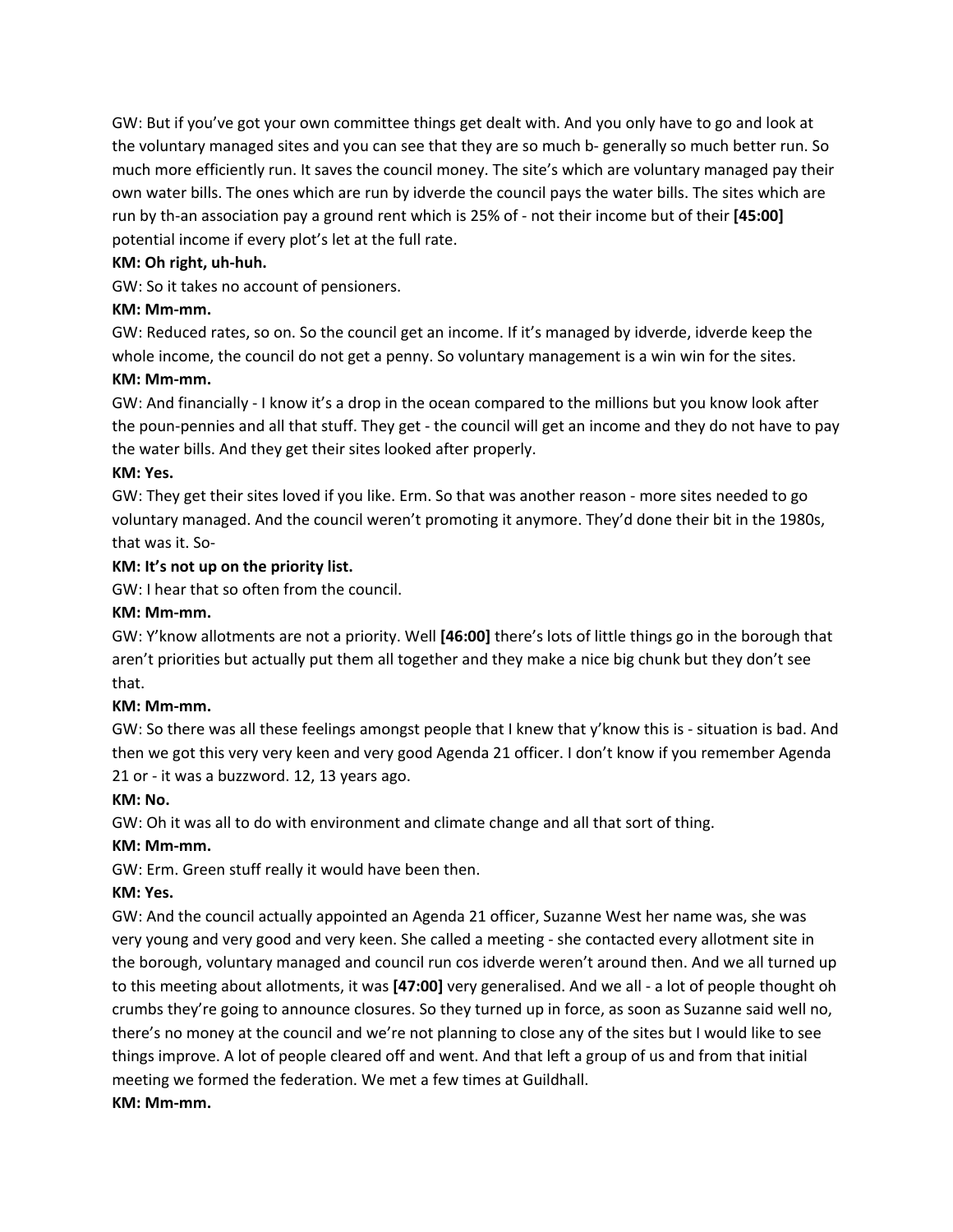GW: And a group - y'know the core formed the federation. And the aims were to promote allotment gardening in the borough. To promote voluntary management. And to encourage people to take responsibility for their own sites.

#### **KM: Yeah.**

GW: And that's really what we've done. We've worked quite hard with [?].

#### **[47:47] KM: So you were a founding member of the-**

GW: I was yes.

**KM: - federation. Was - was Joan - Joan -**

GW: Joan was too.

#### **KM: Joan was as well.**

GW: Yes. Joan took over as chair last year. We had a bad year last year healthwise. Erm. And our chairman **[48:00]** had to give up - he was a founder member. And Joan's taken over. But we spent years visiting sites. Establishing the site liaison volunteer erm system at direct managed sites. Council managed sites. Where a volunteer on each site does the lettings. Erm. So at least at that time - there was some communication between all the sites. And that's been one of the main benefits is communication - we keep the federation keeps the sites informed of any developments. Erm. And we liaise with the council, we meet regularly with the council. With Rob Waite at the council. And we can we can take concerns to the council. And we can advise where sites want to go voluntary managed. And just steer them through the whole - the whole procedure.

#### **KM: Exactly what you didn't have.**

GW: **[49:00]** Exactly the s- we're supporting yes.

### **KM: When your site went voluntary managed.**

GW: Yes.

### **KM: You didn't have that support network of how to-**

GW: No and when we had problems at any stage we didn't have a support network.

#### **KM: Mm.**

GW: And this - on each site working in isolation, fighting its own corner. Y'know it's taken - it takes up an extraordinary amount of time but you get together.

#### **KM: Mm-mm.**

GW: And y'know you've got solutions to problems.

### **KM: Yes.**

GW: Oh yeah, oh that's what they did. And there you go. And you also don't get the situation where once sites being played off another.

### **KM: Yeah.**

GW: We all know what's what.

# [49:38] KM: And I guess it gives the - it - it's er the benefit to the council is that they've got if you like a **single point of contact.**

GW: With the federation they have yes.

KM: Rather than having to talk to 12, 15 different associations. They can just talk to the federation **and the federation can then-**

GW: And we can-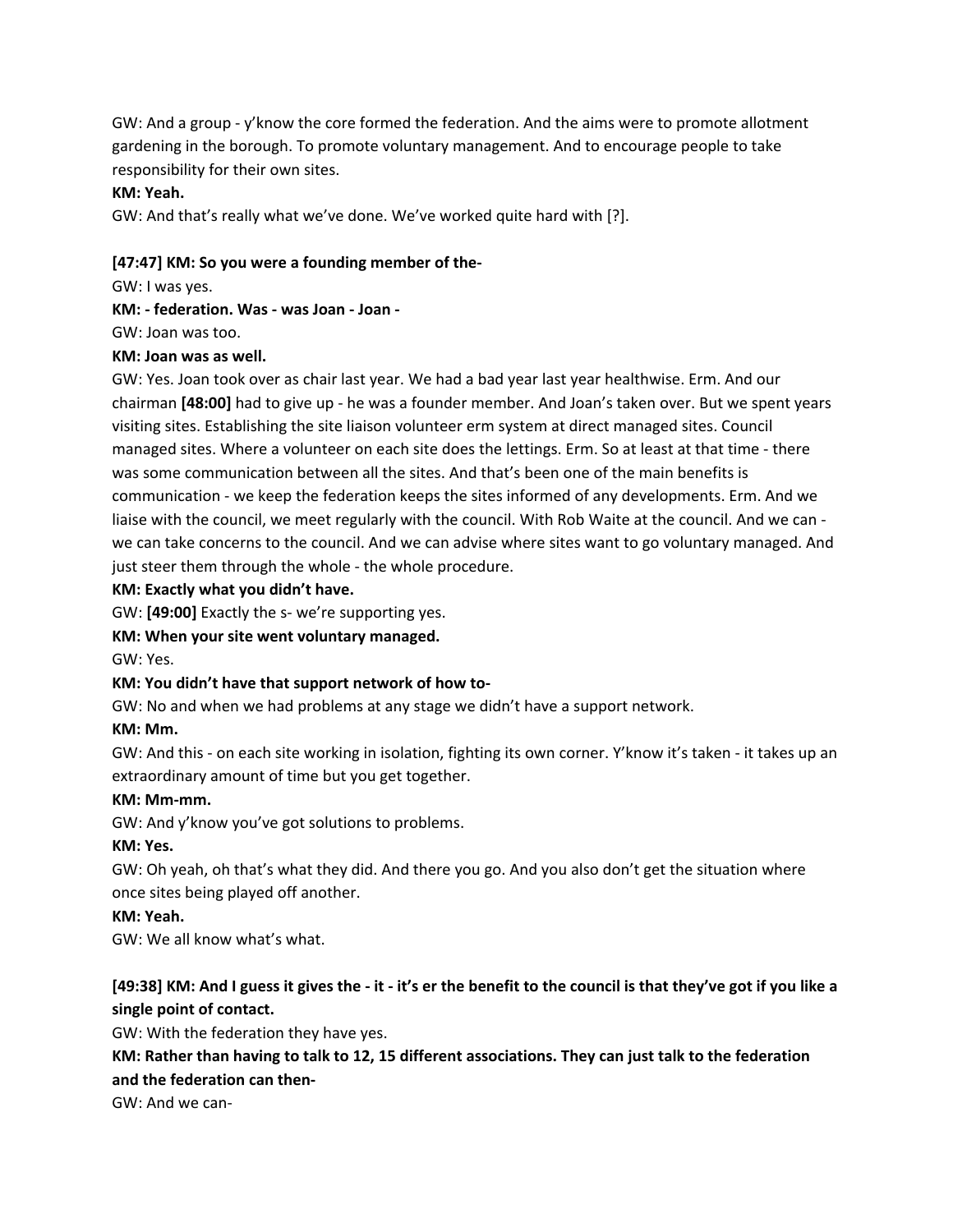#### **KM: - can talk to.**

GW: Disseminate the news or whatever. And that is **[50:00]** one big advantage to the council because if they get people - well it's idverde now of course. If they get people who want an allotment site they'll either phone or they go on the website. Or the contacts for the voluntary managed sites change.

#### **KM: Mm-mm.**

GW: People give out, move away, whatever. Erm. They never - I've never had an up to date list of contacts. So potential plot holders are lost.

#### **KM: Mm.**

GW: So KFAG agreed we would hold the list. And we keep it on our website. And it's updated regularly. So if people want an allotment plot, they either phone and they're directed to the council website which then directs them to the KFAG website where all the up to date information about voluntary managed sites is. Erm. Or if you they don't have internet then can phone me.

#### **KM: Mm-mm.**

GW: And I'm quite happy - I'll talk about allotments all day every day as you must have realised.

### **KM: [Laughs]**

GW: [Laughs] So yes. The federation has - **[51:00]** has made a difference. I've - I'm quite proud of the federation. I think it has - I think in many ways our job's slowed down now. S- I mean there's six more voluntary managed sites since the federation started.

#### **KM: Right.**

GW: And with another one in the pipeline.

# **[51:19] KM: And how many sites are there in the borough that are not voluntary managed?**

#### GW: So there's 22. You take -

KM: 22 so it's - coming out 8 or 10 or something like that that are still managed by idverde. And is there - is that - are they - are they not voluntary managed because they don't want to be? Or because there's nobody on the site that is prepared to put the time and effort in that undoubtedly it takes to **set it all up?**

GW: I think there are several reasons. One is some of those sites are very small. Erm. One has only two plots.

### **KM: Yep.**

GW: One has possibly ten. Another has about six. **[52:00]** There are four sites that are very small. And they would not be financially viable to be voluntary managed on their own because they have to pay their water bill. They have to pay public liability insurance. They will have to pay for petrol and stuff for their mowers. For communal areas. Paths that sort of stuff. There's expenditure involved. And their income would be very small particularly if they have pensioners. Y'know paying half rent. Erm. So financially they would not be viable. We've looked at other ways of trying to make them more independent. But I don't know. I-it will be tricky for them. At the other end of the scale you've got sites like Tolworth Main which are huge. And the feeling amongst the plot holders there when we put forward the idea a few years was that it was too big. Well actually I disagree with that because we've got Alric Avenue in New Malden which is massive, probably similar size to Tolworth Main. **[53:00]** And they cope fine, they've been voluntary managed for years, the original ones. But I think the size of Tolworth Main puts them off possibly. But the other thing of course you're right. There's not always people who are willing to do it.